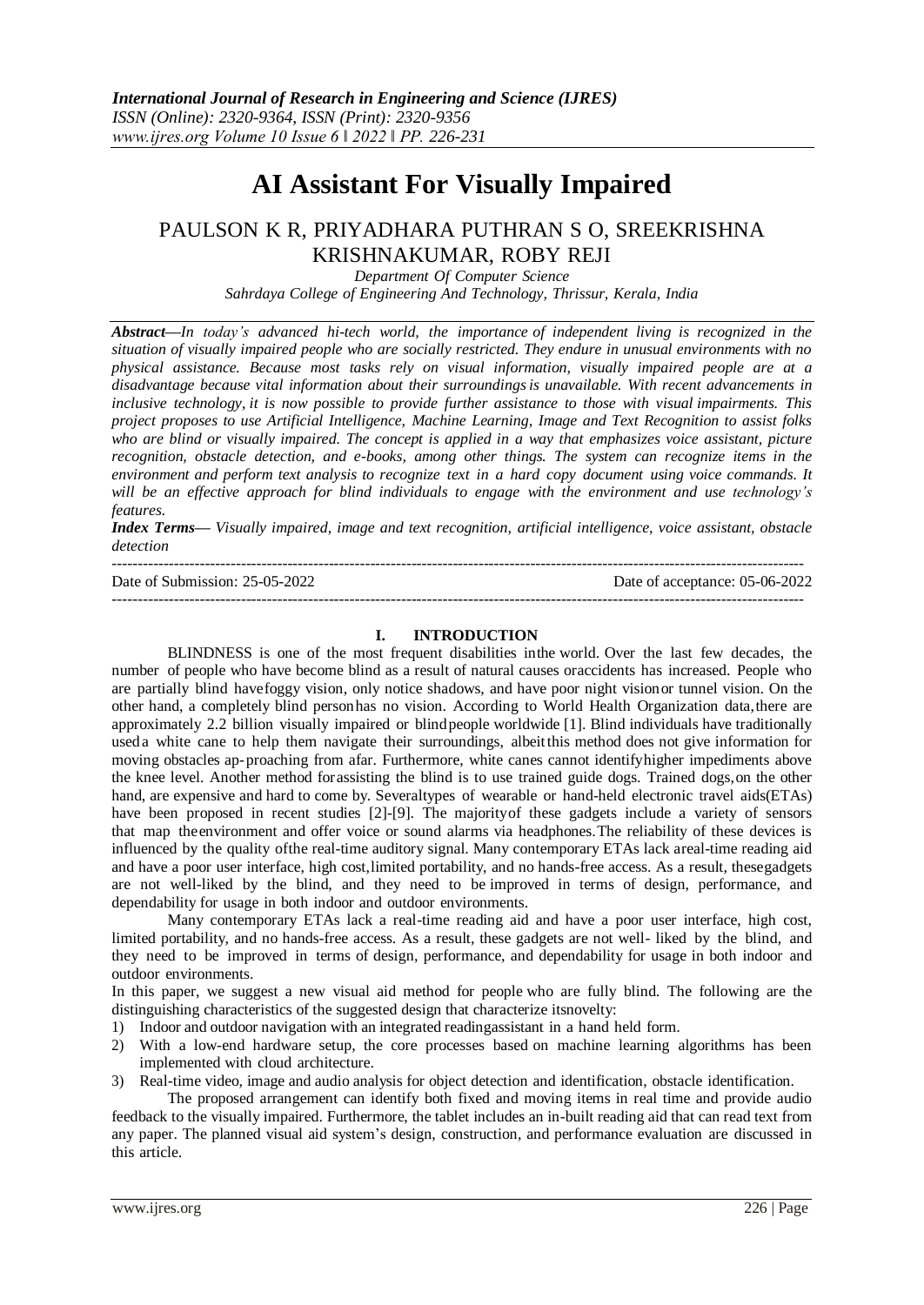Section II of this paper covers the available literature on blind navigation aids, emphasizing their advantages and dis- advantages. Section III details the prototype's design and op- eration, whereas Section IV discusses the experimental setup for performance evaluation. Section V presents a summary of the findings based on statistical analysis. Finally, Section VI brings the article to a close.

#### **II. PROBLEM DEFINITION**

According to the World Health Organization (WHO), ap- proximately 286 million people are visually impaired and 40 million are blind in 2019. The problem affects blind people on a regular basis. They can't even walk without assistance. Traditional aids such as the white cane and guide dogs are effective in resolving issues. They don't have enoughknowledge to avoid all of the stumbling blocks. They areunable to seek for and pick up any objects they desire.

#### **III. RELATED WORKS**

ETAs, electronic orientation aids, and positioning locating devices are the three types of electronic assistance for the visu- ally handicapped. ETAs help you navigate safely by detecting, warning, and avoiding objects[10]-[12]. ETAs work in few steps; sensors are used to collect data from the environment, which are then processed through a computing device to detect an obstacle or object and give the user a feedback corresponding to the identified object. By sending out a 40 kHzsignal and receiving a reflected echo from the object in frontof it, the ultrasonic sensors can detect an object within 300 cm.

The pulse count and time-of-flight are used to determine the distance (TOF). Smart glasses [2], [9] and boots [12] with ultrasonic sensors have already been presented as a visual assistance for the blind. Katzschmann's [13] novel technique employs an array of infrared TOF distance sensors pointingin various directions. To emit and detect IR pulses reflected from barriers, Villanueva and Farcy [14] use a white cane with a near-IR LED and a photodiode, respectively. For the blind, cameras [15, [16] and binocular vision sensors [17] have been employed to gather visual data.

The acquired data is processed using a variety of devices and procedures. The images recorded by the camera wereprocessed using a Raspberry Pi 3 Model B+ and open com- puter vision (OpenCV) software [18]. Google tango [3] and other platforms have also been used. A wearable device is used with cloud-enabled computation [2]. Another alternative for processing the acquired data is to use a field-programmable gate array [19]. The collected photos are preprocessed to eliminate noise and distortion. The Gaussian filter, grey scale conversion, binary image conversion, edge detection, and cropping [20] are all used to manually process the images. TheTesseract optical character recognition (OCR) engine is then used to extract text from the processed image [21]. The stereo picture quality assessment [17] uses an innovative techniqueto choose the best image from a large number of candidates. The best image is then sent into a cloud-based convolutional neural network (CNN) that has been trained on huge data. Most devices provide audio feedback through a headset or a speaker. The audio is either a synthetic voice generated by the text-to-speech synthesis system [22] or a beep sound generatedby a voice user interface [23]. Some systems additionally use vibrations and tactile feedback.

Ando [24] showed out a haptic device that looks like awhite cane but has an incorporated smart sensing methodand an active handle that detects an obstruction and generates vibrations that replicate a real experience on the cane handle. Direct cane is a typical white cane-like system [13] that moves on wheels and uses steering servo motors to guide the wheels by using ultrasonic sensors to detect impediments. The user must always hold the device in their hand in this system, however several systems that give a hands-free experience are widely available. NavGuide [12] and NavCane [25] are assistance devices that identify impediments up to the knee level using numerous sensors. Wet floor sensors are included inboth NavGuide and NavCane. NavCane is a global positioning system (GPS) with a mobile communication module that may be connected into white cane systems.

Xiao [4] shows a context-aware navigation framework that uses GPS to give visual cues and distance sensing as well as location-context information. With the support of Wi-Fi connectivity through the Internet, the platform may also access geographic information systems, transportation databases, and social media. Lan [26] presented a smart glass system thatcan detect and recognize road signs in cities in real time, such as public restrooms, restaurants, and bus stops. This system is small, portable, and adaptable. However, simply readingthe road signs may not provide enough information for ablind person to feel safe in an outdoor setting. Because public signs differ from city to city, the system will be unable to recognize a sign that has not been recorded in the system's database. Hoang [20] created an assistive system that uses a mobile Kinect and a matrix of electrodes to detect and warn about obstacles. Since the sensors are always situated inside themouth during navigation, the device has a complicated design and an uncomfortable setup. Furthermore, it is more costly andless portable. Islam [27] gave a thorough overview of sensor- based walking aids for the blind and visually challenged. The authors found critical characteristics that make an effective walking assistant. Low-cost, simple, and lightweight design with good inside and outdoor coverage are among them. Several blind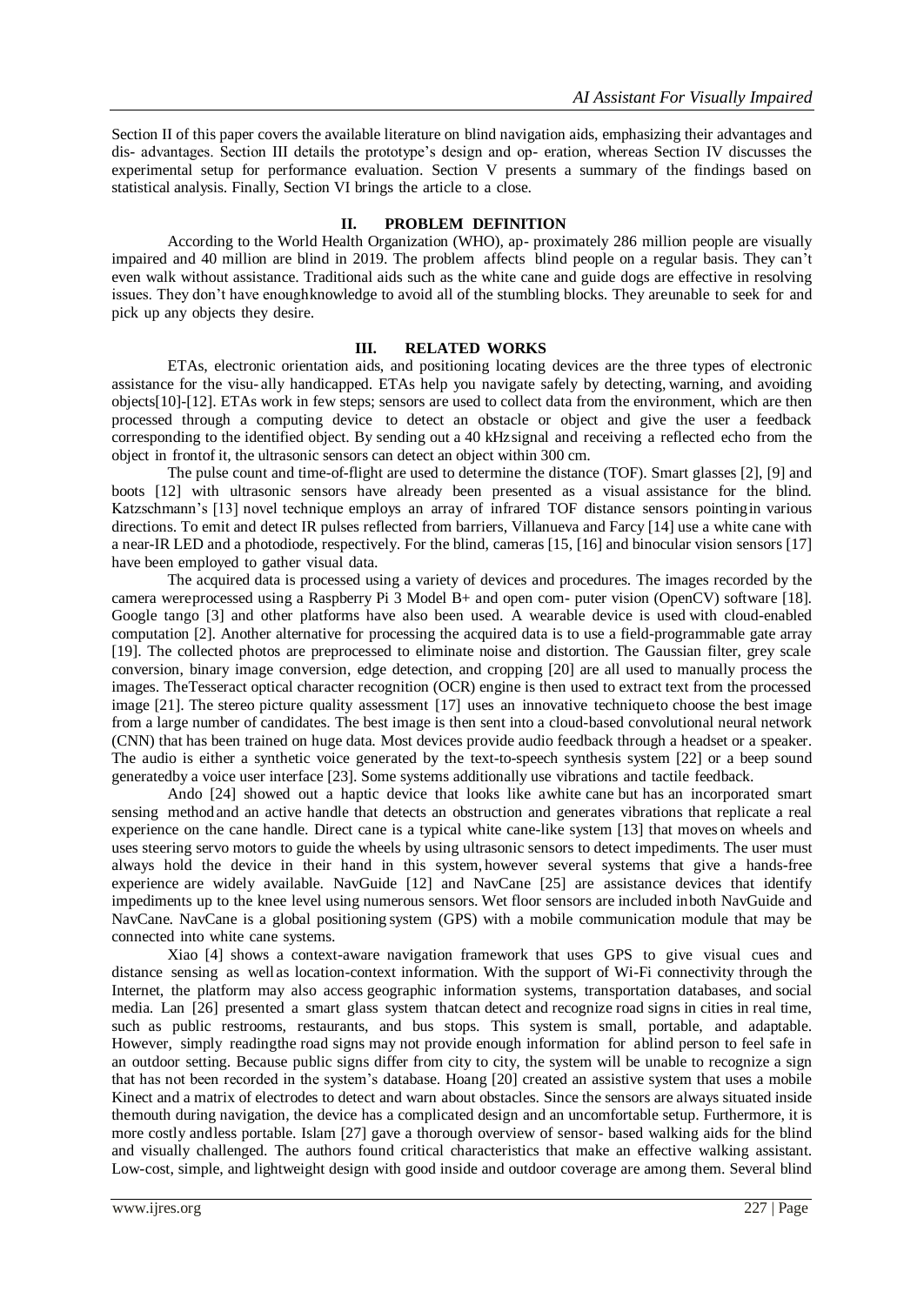user groups, software developers, and engineers provided feedback. In addition, Dakopoulos and Bourbakis [10] Identified 14 structural and operational characteristics thatdefine an optimum ETA for the blind.

Despite repeated efforts, many existing systems do not fully integrate all functionalities and are frequently limited by cost and complexity. Our key contribution was to create an ETA prototype for the blind that was simple, low-cost, portable, and hands-free, with text-to-speech conversion capabilities for basic, everyday indoor and outdoor use. While the suggested system currently lacks advanced functionality such as wet floor detection and climbing stair detection, reading of traffic signs, GPS use, and a mobile communication module, the flexible design allows for future modifications and enhancements.

#### **IV. DESIGN OF THE PROPOSED DEVICE**

The hardware component, Raspberry Pi board  $3 \text{ B}+$  with Pi cam module is used to capture video input, get the audio input from the user and transmit collected data to another com-ponent of implementation Microsoft cloud services Azure. Theprogram has been written in Python and the packages included OpenCV, Tensorflow. The hardware setup of the proposed device is shown schematically in Fig. 1, while a snapshot of the real device prototype is shown in Fig. 2.

Our work in cloud platform consisted of developing our ownalgorithms for processing the incoming data as well as utilizingservices provided by Microsoft, Azure Cognitive Services.Multiple methods have been used in the object detection including OpenCV. Azure Cognitive Services (from now on it will be referred as ACS) employs multiple algorithms for face detection, OCR, speech to text and text to speech. In addition to that we have developed our own programs for the above mentioned processes and compared the results to evaluate the accuracy. Without any prior knowledge of AI or machine learning, a developer can easily deploy the AI functionality using the ACS which employs different advanced machine algorithms. Simply invoking the ACS API allows a developer to quickly deploy AI functionality. The API may read text from an image, a document, or a URL. Handwritten documentstext (Only English language is supported as of now), Text taken from printed documents, and text taken from mixed- language sources. Using a REST API, the Azure Cognitive Speech service turns text into synthesised speech and receivesa list of available voices for a location. The Raspberry Pi 3 B plus model was chosen as the



**Fig. 1.** The suggested system's hardware configuration. The visual assistant receives the image as input, processes it using the Raspberry Pi processor,and provides audible feedback via headphones.



Fig. 2. Model that has been proposed. The Raspberry Pi with the camera attached to the board.

functional device due to its low cost and portability. It alsohas multiprocessing capabilities, unlike many other systems.

#### *A. Implementation*

Figure 3 depicts the Raspberry Pi 3 B plus Model's con- nection to the rest of the system's components. The system is designed to help visually impaired people to detect obstacles and read text images. It guides the user with audio output fromspeaker or headphone. The device gets triggered only when it isgiven an audio input through the microphone connected with raspberry Pi. Audio signals from the hardware are taken by our own program and are used to call Azure functions as well as ACS.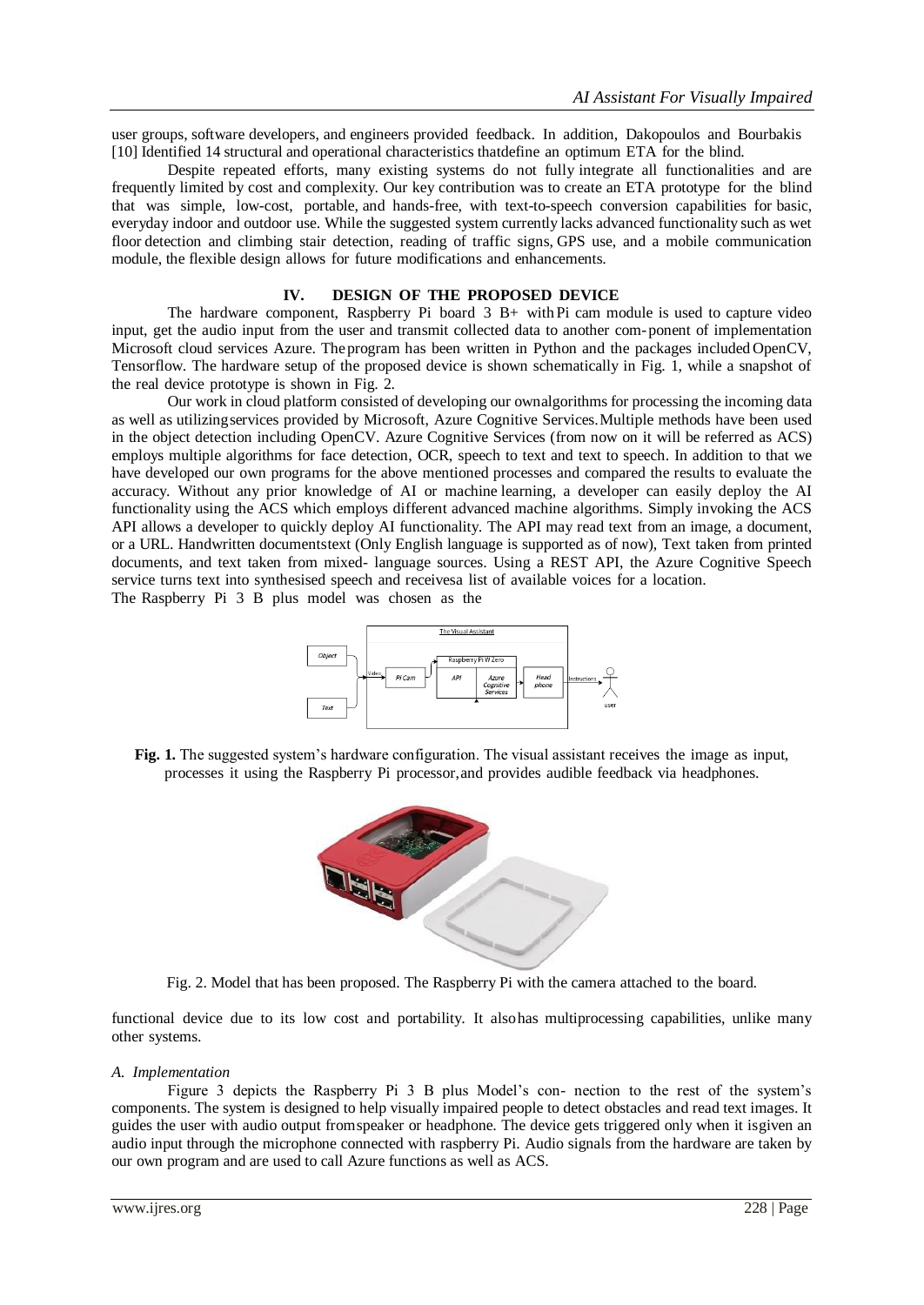Azure functions are a cloud service available with several modules for OCR, object detection. The audio signals taken from user are undergone speech synthesisto deduce the requiredfacility. Azure functions call the corresponding API. When the user gives audio input for object detection or text reading the API activate camera module attached to the device and input is taken in the form of video or image. Image or videois taken to API and processed. If the user requires text reading facility OCR module is used to retrieve text from the image and for obstacles avoidance it uses object detection module to label the objects. Text produced in this stage is either directly converted to audio at Azure functions itself or give it to user through speaker or the text is taken to the hardware and convertsto audio there at Raspberry Pi facilities. If the user asks for



Fig. 3. Raspberry Pi 3 B plus model and related module with cameramodule(basic hardware setup).



Fig. 4. The suggested system's hardware configuration. The visual assistant receives the image as input, processes it using the Raspberry Pi processor,and provides audible feedback via headphones.

other functions like location or time Azure functions directly call API and give output through speaker. Azure cognitive Services (ACS) is used to get more accurateresults. The audio input from user is taken by Azure Cognitive Services and undergone speech synthesis. ACS provided with inbuilt functions do the works more accurately and give instructions. Output from Azure functions is compared with ACS. Figure 4 depicts the architecture of the system implemented.

The reading functioning principle is depicted in Figure 6. Without disrupting the object detection process, a picture is acquired from the live video feed. Azure API will extract the texts from the image and save them in a temporary text filein the background. The text from the text file is then spoken out using the text to speech service. The accuracy of OCRis affected by ambient lighting and background, and it works best with a white background and highly lit areas.

## **V. SYSTEM EVALUATION AND EXPERIMENTS**

#### *A. Evaluation of Object Detection*

The detection of a single object from a video stream is shown in Figure 6. Despite the fact that the background fills the white cane received good marks. The used pre trained model could be retrained with more objects to improve perfor-mance. Under well lit conditions, the reading aide performed admirably. Users pointed out that one of the reading assistant'ssignificant flaws was that it couldn't read texts with tables andgraphics.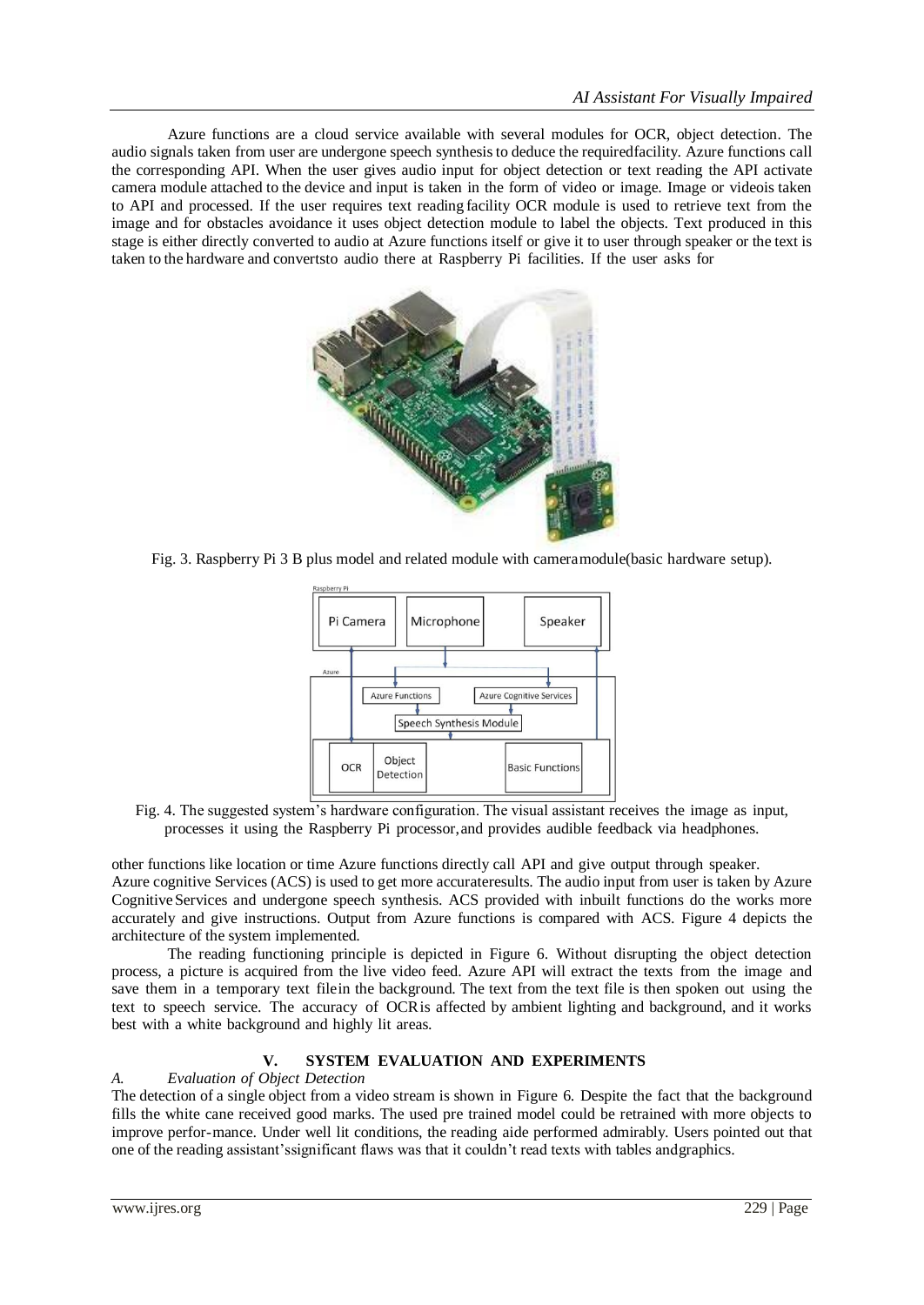

Fig. 5. The reading assistant's workflow. The camera module sends a single frame to the Raspberry Pi, which it processes through Azure. The audio outputis then transformed from the test output.

the majority of the image, the model is able to filter out other bounding boxes and recognize the required object in the framewith 97 percent accuracy.



Fig. 6. Detection of a single object. The cell phone can be detected with 97percent certainty using the object detection method.

## *B. Evaluation of Reading Assistant*

Our prototype's built-in reading assistance is put to the test in a variety of lighting circumstances with variable text sizes, fonts, colors, and backgrounds. In a brighter atmosphere, the system performs better since it can easily extract text from thecollected image. When comparing text with different colored backgrounds, it was discovered that the reading assistanceperforms better with a well-illuminated background. Whenthe font color is black, the device operated well in bright and even slightly dark environments, but it failed to read the entire sentence in the dark. The reading assistant had no problems with the green-colored text in a highly illuminated area, but struggled in slightly dim and dark conditions.

#### **VI. RESULTS AND DISCUSSION**

Figure 5 depicts the principle of operation of the reading helper. Figure 6 depicts the detection of a single object from a video stream. The comfort level was slightly affected because we only used a prototype to conduct the experiments. However, the proposed device's mobility and preference over the white cane received good marks. The used pre trained model could be retrained with more objects to improve perfor- mance. Under well lit conditions, the reading aide performed admirably. Users pointed out that one of the reading assistant's significant flaws was that it couldn't read texts with tables and graphics

#### **VII. CONCLUSION**

This research paper proposes a revolutionary visual aid system for the absolutely blind in the form of a handheld device. The following are some of the proposed device's primary features.

1) For indoor and outdoor navigation, the hands-free, wear- able, low-power, low-cost, and compact design is ideal.

2) The Raspberry Pi w zero Model's low-end computing capacity is used to process complex algorithms. 3) A built-in reading assistance with image-to-text conver- sion features that allows the blind to read text from any document.

The software and hardware features of the proposed blind aide have been thoroughly discussed. The system may also be built and tested in a more complicated outdoor setting thanks to powerful machine learning algorithms and an upgraded userinterface.